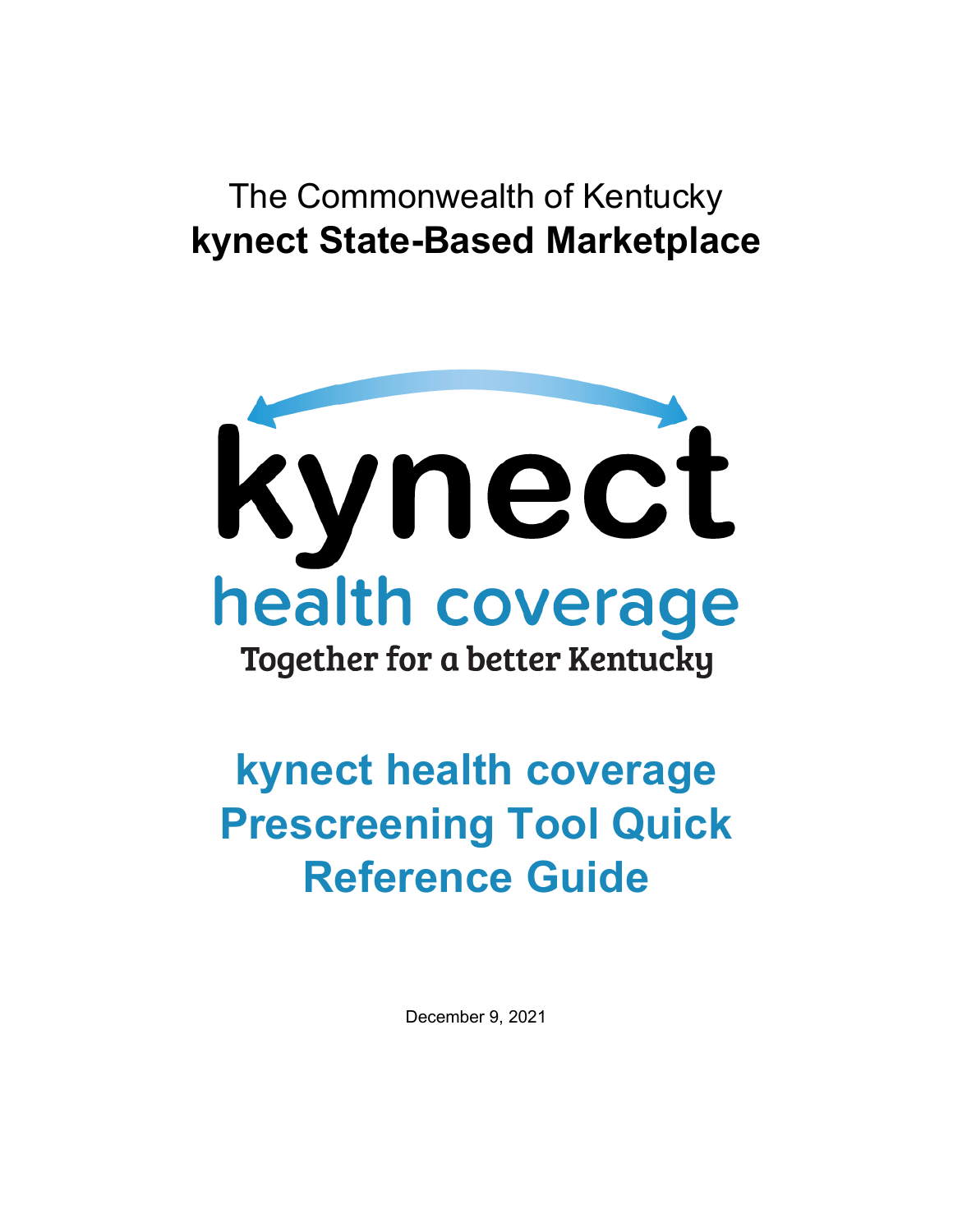## **Introduction**

This Quick Reference Guide is intended to instruct users on how to navigate the kynect health coverage Prescreening Tool and Browse Plans feature.

### **Table of Contents**

| $\overline{2}$ |               |  |
|----------------|---------------|--|
|                | 2.1           |  |
|                | $2.2^{\circ}$ |  |
|                | 2.3           |  |
|                | 2.4           |  |
|                |               |  |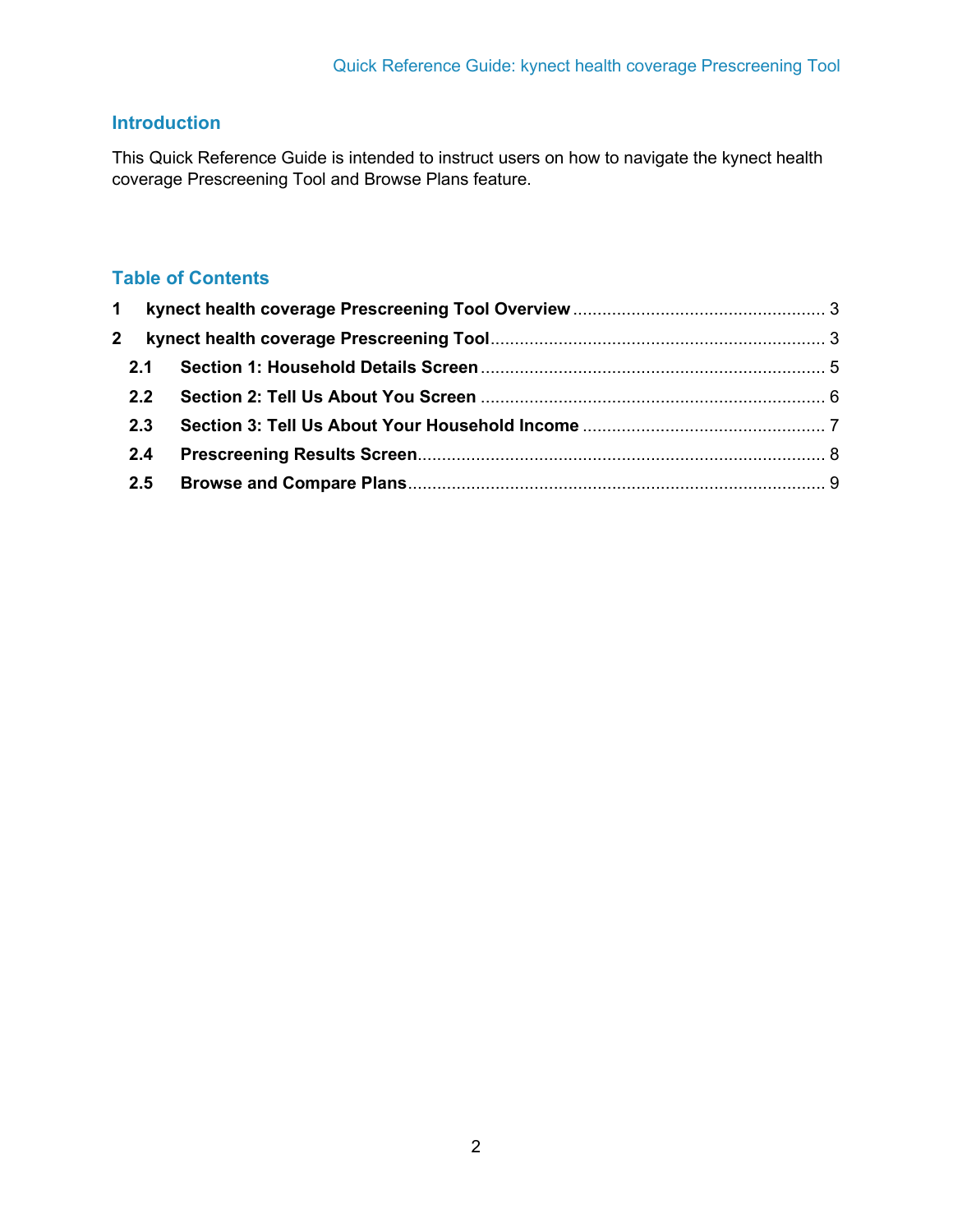#### <span id="page-2-0"></span>**1 kynect health coverage Prescreening Tool Overview**

The kynect health coverage Prescreening Tool allows Residents to anonymously enter information to check potential eligibility for Qualified Health Plans (QHPs), Advance Premium Tax Credit (APTC), and Cost-Sharing Reductions (CSRs). The Prescreening Tool is not an application and does not guarantee eligibility. To determine eligibility for any program a full benefits application must be completed.

#### <span id="page-2-1"></span>**2 kynect health coverage Prescreening Tool**

- 1. Navigate to the kynect health coverage website at [kynect.ky.gov/healthcoverage.](https://kynect.ky.gov/healthcoverage)
- 2. Click **Prescreening Tool** to view prescreening information.

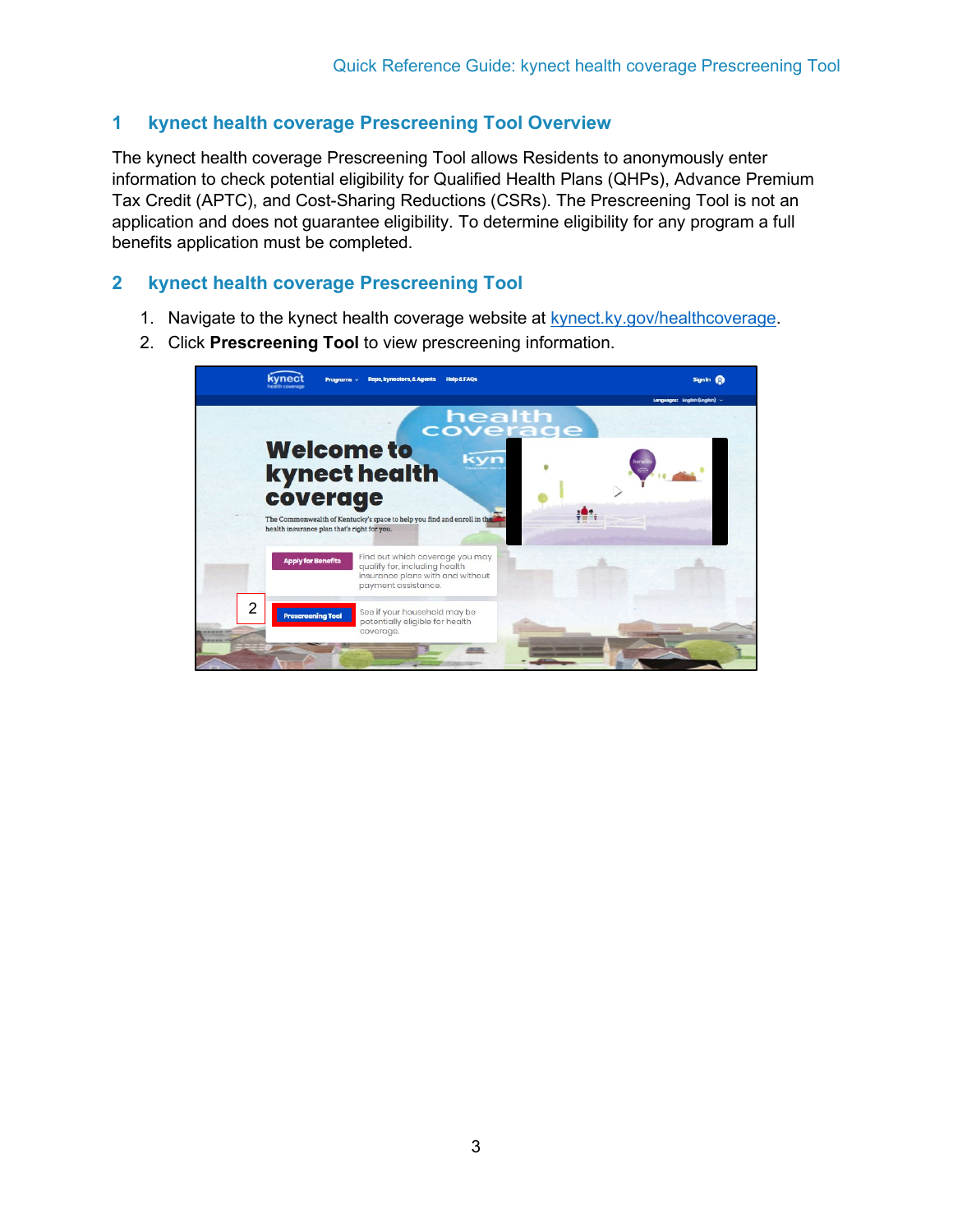h

- 3. After reviewing the prescreening information, check the **box** to confirm the Resident is not a robot.
- 4. Click **Start Prescreening Tool**.

| ന                 | The Prescreening Tool is not an application. The results do not guarantee you will<br>or will not be eligible for benefits. You need to complete a full benefits<br>application in order to determine eligibility for any program. |   |
|-------------------|------------------------------------------------------------------------------------------------------------------------------------------------------------------------------------------------------------------------------------|---|
|                   | We will check potential eligibility across the following:                                                                                                                                                                          |   |
|                   | 1. Tax Credits to Help Pay Your Premium                                                                                                                                                                                            |   |
|                   | 2. Qualified Health Plans (QHP)                                                                                                                                                                                                    |   |
| <b>Learn More</b> |                                                                                                                                                                                                                                    |   |
|                   | <b>Basic Eligibility requirements for all programs:</b>                                                                                                                                                                            |   |
| ۰                 | You must be a resident of Kentucky                                                                                                                                                                                                 |   |
| ۰                 | You must be a US citizen or qualified immigrant                                                                                                                                                                                    |   |
|                   | 3<br>Exit<br><b>Start Prescreening tool</b><br>I'm not a robot                                                                                                                                                                     | 4 |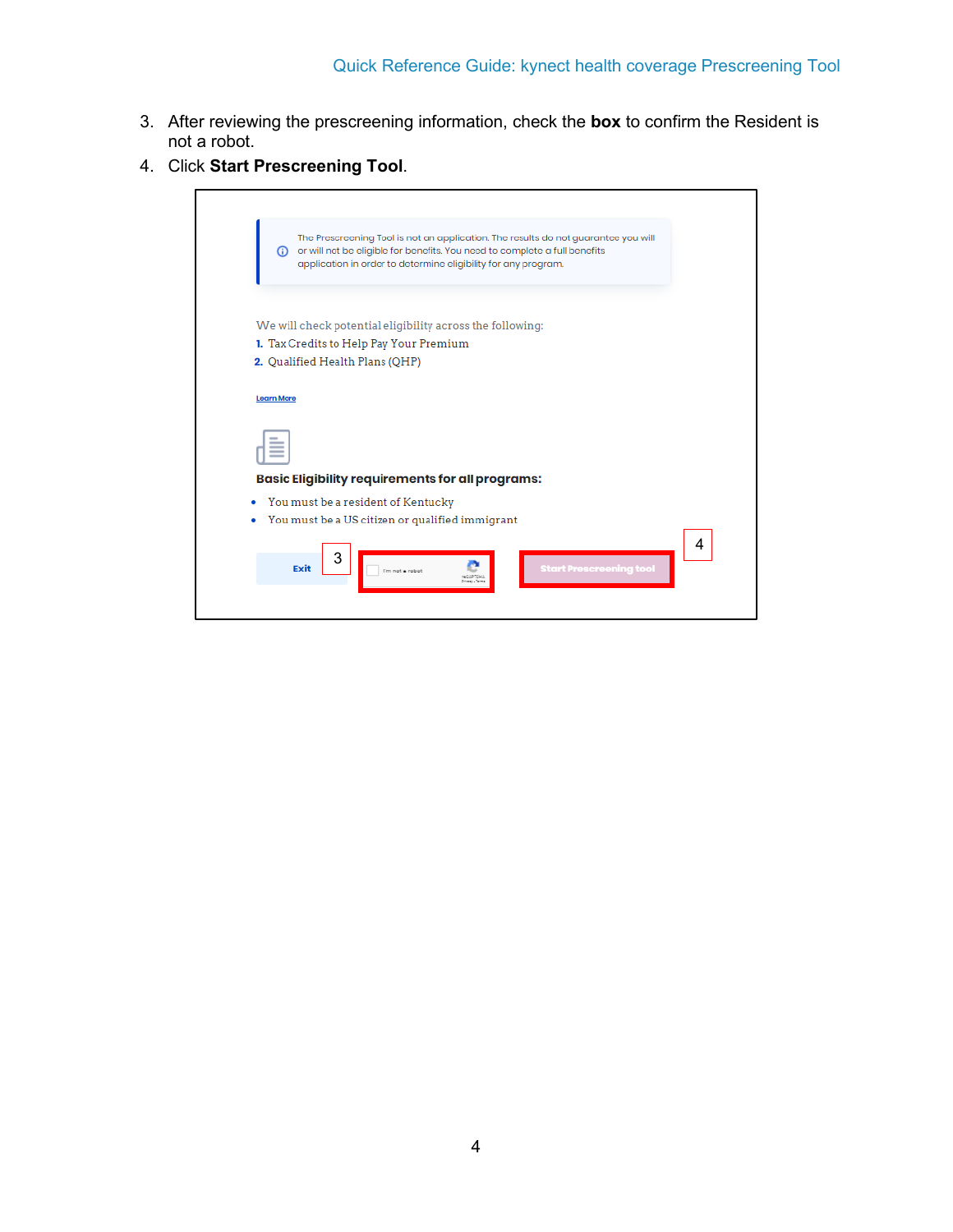#### <span id="page-4-0"></span>**2.1 Section 1: Household Details Screen**

The **Household Details** screen asks about the county the Resident resides in and how many people will be included in health coverage.

- 5. Enter the **County** the Resident resides in.
- 6. Enter the **Number** for *How many people, including yourself, do you want to include as you explore healthcare coverage options?.*
- 7. Click **Next** to proceed to **Section 2** of the kynect health coverage Prescreening Tool.

| PRESCREENING TOOL |                                                                                                         |                 |   |             |  |
|-------------------|---------------------------------------------------------------------------------------------------------|-----------------|---|-------------|--|
|                   | <b>Household details</b>                                                                                |                 |   |             |  |
|                   | Section 1 of 3                                                                                          | <b>TERRITAS</b> |   |             |  |
|                   | Complete the questions below about the household's members.                                             |                 |   |             |  |
| 5                 | which county do you rosido in?                                                                          |                 |   |             |  |
| $6\phantom{1}6$   | How many people, including yourself, do you want to include as you explore hoofthoore caverage options? |                 |   |             |  |
|                   |                                                                                                         |                 |   |             |  |
|                   | Back                                                                                                    | Exit            | 7 | <b>Next</b> |  |
|                   |                                                                                                         |                 |   |             |  |
|                   |                                                                                                         |                 |   |             |  |

**Please note**: During Open Enrollment, the **Household Details** screen displays an additional question *Looking for coverage in [Year] or [Year]?* for the current and following year. Select the appropriate **Year** from the drop-down.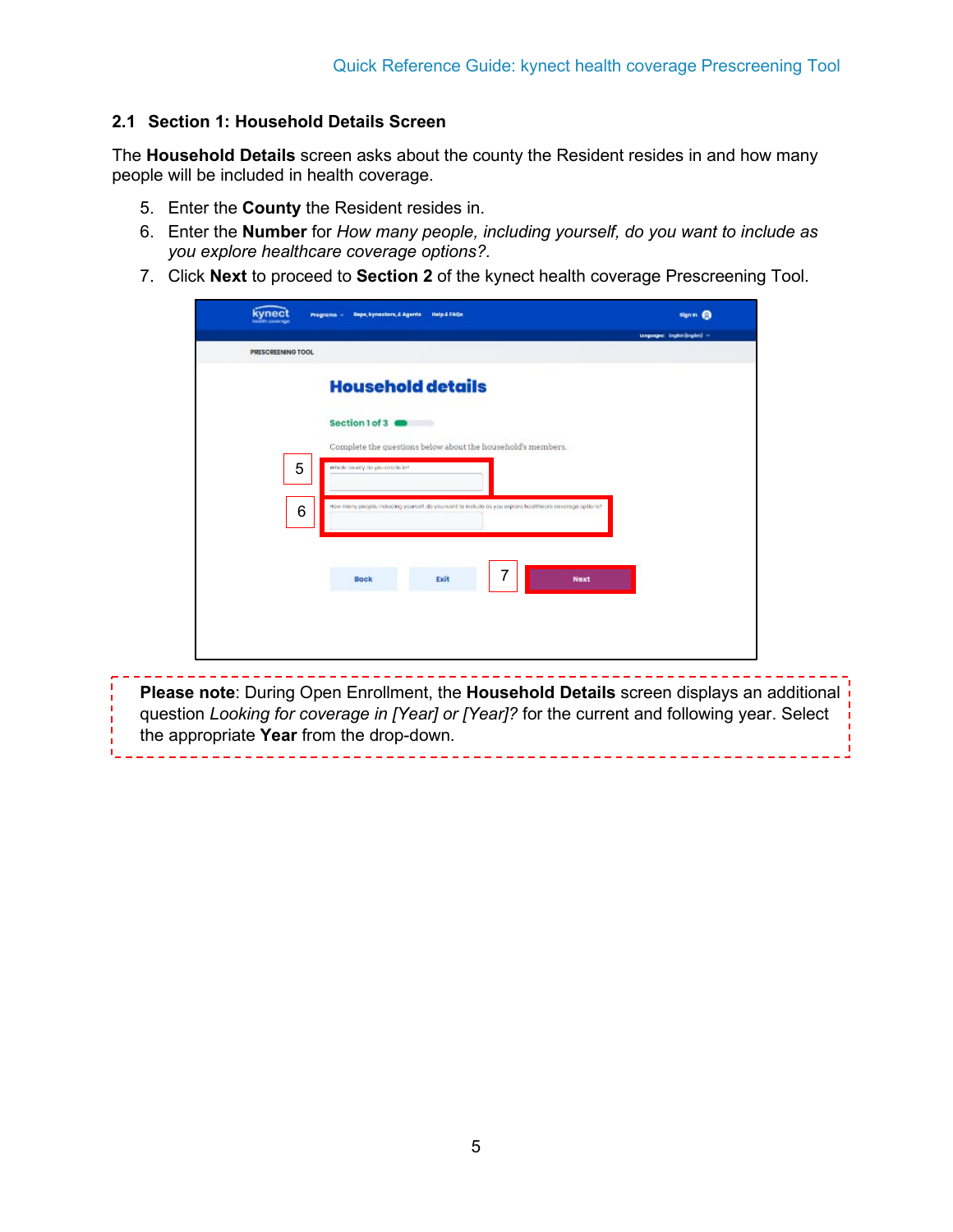#### <span id="page-5-0"></span>**2.2 Section 2: Tell Us About You Screen**

The **Tell Us About You** screen asks personal information about the Resident.

- 8. Select the appropriate **Year**, **Month**, and **Day** for the Resident's Date of Birth from the calendar.
- 9. Select the Resident's **Sex** from the drop-down.
- 10. Click **Yes** or **No** for *Do you use tobacco?.*
- 11. Click **Yes** or **No** for *Are you a member of a federally recognized American Indian or Alaskan Native tribe, band, nation, community, or other group?.*
- 12. Click **Next** to proceed to **Section 3** of the kynect health coverage Prescreening Tool.

|                   |                                                             |                                                                                                                                                                                                                                                                            | targanges: triglic(higher) -- |
|-------------------|-------------------------------------------------------------|----------------------------------------------------------------------------------------------------------------------------------------------------------------------------------------------------------------------------------------------------------------------------|-------------------------------|
| PRESCREENING TOOL |                                                             |                                                                                                                                                                                                                                                                            |                               |
|                   | <b>Tell Us About You</b>                                    |                                                                                                                                                                                                                                                                            |                               |
|                   | Section 2 of 3                                              |                                                                                                                                                                                                                                                                            |                               |
|                   |                                                             | Complete the questions below about the household's members.                                                                                                                                                                                                                |                               |
| 8                 | Dole of Dirth<br>mm/eelyysy                                 | ü.                                                                                                                                                                                                                                                                         |                               |
|                   |                                                             |                                                                                                                                                                                                                                                                            |                               |
| 9                 | 300                                                         |                                                                                                                                                                                                                                                                            |                               |
|                   | Do you use tobosco?                                         |                                                                                                                                                                                                                                                                            |                               |
| 10                | <b>Yes</b>                                                  | No                                                                                                                                                                                                                                                                         |                               |
|                   | other group?                                                | Ara you a member of a federally receptited American Indian or Alaxies Native tribe, band, nation, community, or                                                                                                                                                            |                               |
| 11                | Yes                                                         | No                                                                                                                                                                                                                                                                         |                               |
|                   |                                                             |                                                                                                                                                                                                                                                                            |                               |
|                   | $\circ$<br>bosed on a person who's 35.<br>Browse plans now. | Wont to skip these questions?<br>By answering this question, you'll see prices based on your hausehold. These<br>prices, also based on your age and income, may be much lower than prices<br>without this information. If you skip to see plans now, we'll show you prices |                               |
|                   |                                                             |                                                                                                                                                                                                                                                                            |                               |
|                   |                                                             |                                                                                                                                                                                                                                                                            |                               |
|                   | Back                                                        | 12<br>Exit                                                                                                                                                                                                                                                                 | <b>Noxt</b>                   |
|                   |                                                             |                                                                                                                                                                                                                                                                            |                               |

**Please note**: If there is a female member of the household, a conditional question appears. Click **Yes** or **No** for *Are you Pregnant?.* If **Yes**, enter the **Number** for *How many children are expected from the pregnancy?.*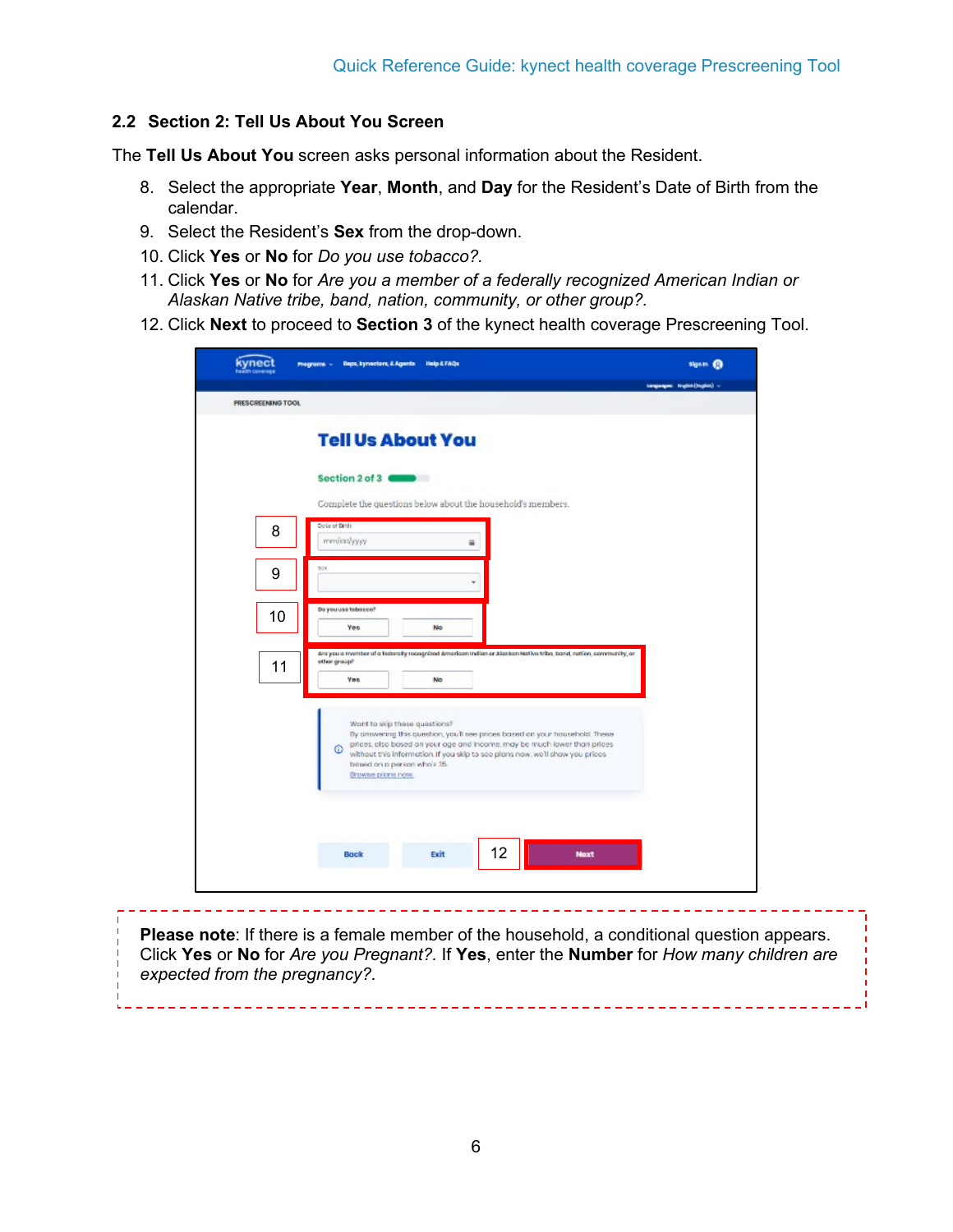#### <span id="page-6-0"></span>**2.3 Section 3: Tell Us About Your Household Income**

The **Tell Us About Your Household Income** screen asks about the household's projected annual income.

- 13. Enter the **Number** for *What do you think your annual household income will be in [Year] before taxes?.*
- 14. Click **Submit** to submit the kynect health coverage Prescreening Tool.

| <b>PRESCREENING TOOL</b> |                                                                                                                                                                                                                                                                                                                                               |  |
|--------------------------|-----------------------------------------------------------------------------------------------------------------------------------------------------------------------------------------------------------------------------------------------------------------------------------------------------------------------------------------------|--|
|                          | <b>Tell Us About Your Household</b><br><b>Income</b>                                                                                                                                                                                                                                                                                          |  |
|                          | Section 3 of 3<br>Complete the questions below about the household's members.                                                                                                                                                                                                                                                                 |  |
| 13                       | what co you think your criminal household income will be in-<br>2022 bolomment? @<br>ŝ                                                                                                                                                                                                                                                        |  |
|                          | Want to skip these questions?<br>By answering this question, you'll see prices based on your household. These<br>prices, also based on your age and income, may be much lower than prices.<br>$^{\circ}$<br>without this information. If you skip to see plans now, we'll show you prices<br>based on a person who's 35.<br>Browse plans new. |  |
|                          |                                                                                                                                                                                                                                                                                                                                               |  |
|                          | 14<br>Exit<br><b>Submit</b><br>Back                                                                                                                                                                                                                                                                                                           |  |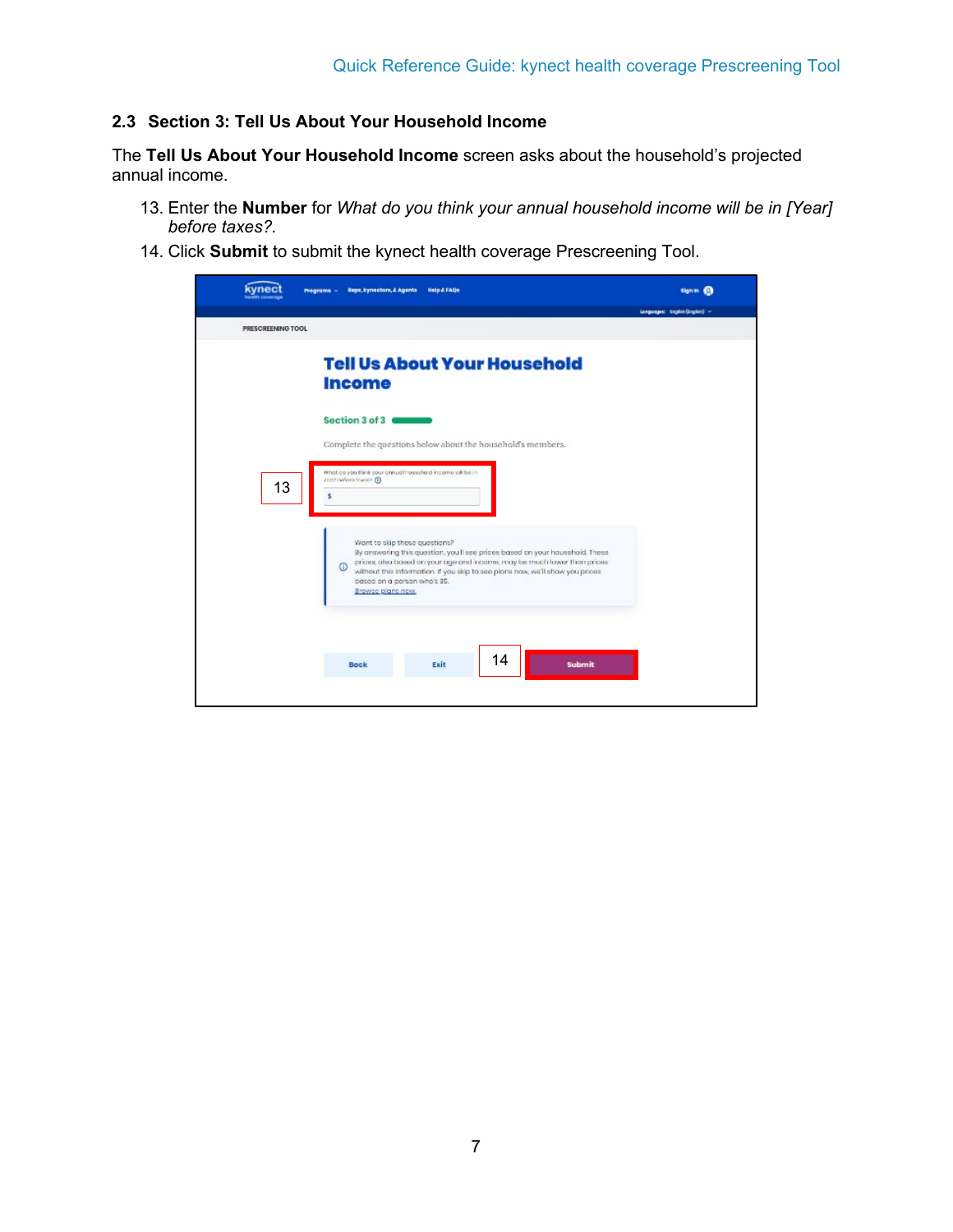#### <span id="page-7-0"></span>**2.4 Prescreening Results Screen**

Potential eligibility results display after submitting the kynect health coverage Prescreening Tool. From here, Residents may anonymously browse plans or submit a formal benefits application.

15. Click **Browse Plans** to view plans and prices on the **Medical Plan Search** screen.

| <b>Nyingut</b><br>mampawwage | saps, synectors, a agents<br><b>HEIPE FALM</b><br>Pregrams ~                                                                                                            | sign in 1999                  |
|------------------------------|-------------------------------------------------------------------------------------------------------------------------------------------------------------------------|-------------------------------|
|                              |                                                                                                                                                                         | Lenguages: English(English) ~ |
| PRESCREENING TOOL            |                                                                                                                                                                         |                               |
|                              |                                                                                                                                                                         |                               |
|                              | <b>Prescreening Results</b>                                                                                                                                             |                               |
|                              | See potential eligibility for the below programs. Take note of your results and                                                                                         |                               |
|                              | apply for benefits by clicking the button below.                                                                                                                        |                               |
|                              |                                                                                                                                                                         |                               |
|                              | The Prescreening Tool is not an application. The results below do not guarantee<br>(i) you will ar will not be eligible for benefits. We encourage you to apply for any |                               |
|                              | program, as your results may change once all information is collected.                                                                                                  |                               |
|                              |                                                                                                                                                                         |                               |
|                              |                                                                                                                                                                         |                               |
|                              | Qualified Health Plans (with payment assistance)                                                                                                                        |                               |
|                              | . Your household is potentially eligible for \$312 of monthly tax credits                                                                                               |                               |
|                              | . You may be eligible for QHP if you are a resident of Kentucky or                                                                                                      |                               |
|                              | intend to reside in Kentucky, a US citizen or non-citizen who is lawfully<br>present in the US, not incarcerated.                                                       |                               |
|                              |                                                                                                                                                                         |                               |
| 15                           | <b>Browse Plans</b>                                                                                                                                                     |                               |
|                              |                                                                                                                                                                         |                               |
|                              | If you are not eligible for Mediopici, KCHIP, or Poyment assistance, you may still                                                                                      |                               |
|                              | <b>a</b> be eligible for other programs on kynect. Please go to kynect.ky.gov/benefits for<br>more information and to prescrisen for these ather programs.              |                               |
|                              |                                                                                                                                                                         |                               |
|                              |                                                                                                                                                                         |                               |
|                              |                                                                                                                                                                         |                               |
|                              | Exit<br><b>Apply for Benefits</b>                                                                                                                                       |                               |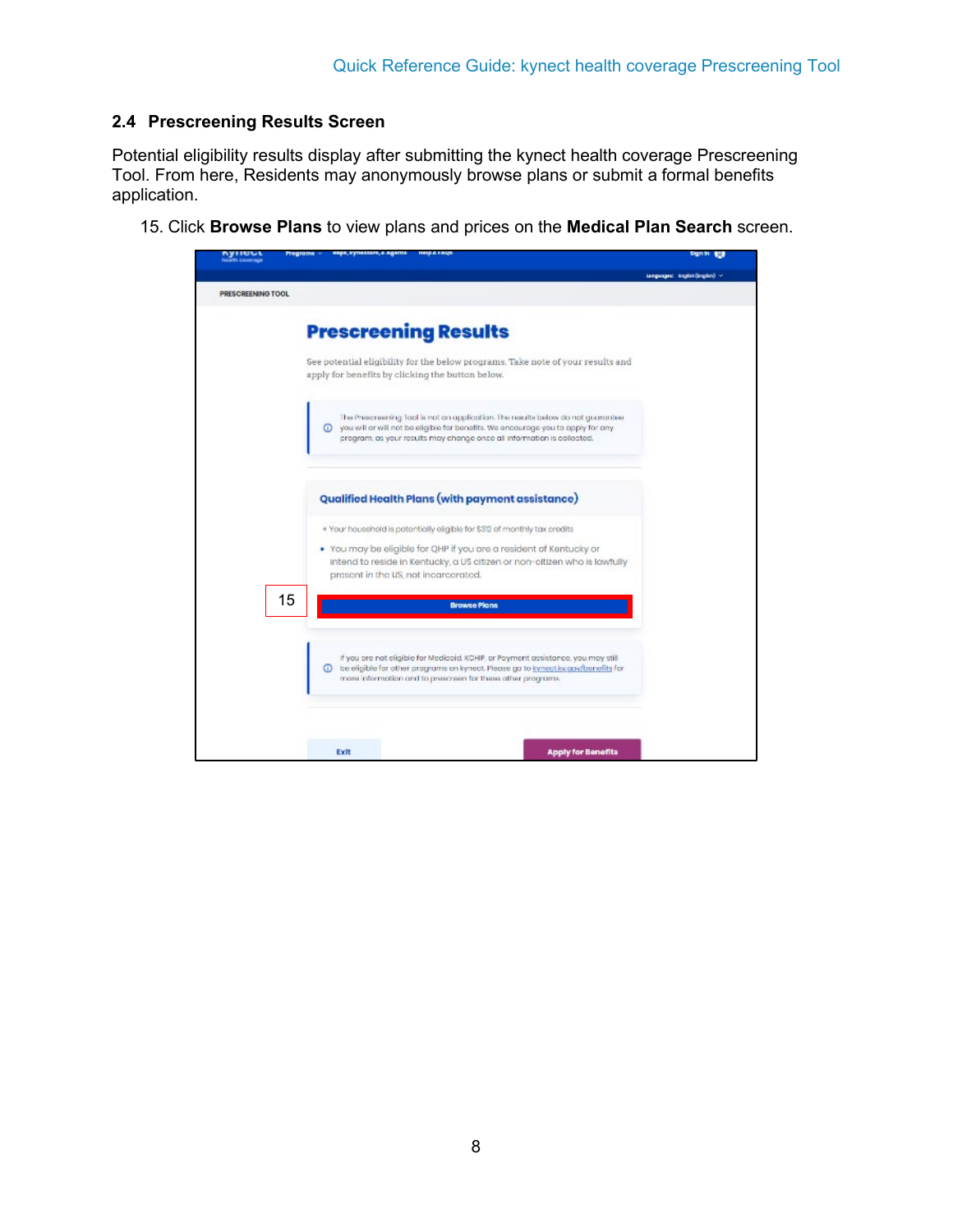#### <span id="page-8-0"></span>**2.5 Browse and Compare Plans**

The **Browse Plans** feature allows users to search for and compare medical and/or dental plans.

- 16. Click **Compare** to select a medical plan to compare.
- 17.Click **Compare Selected Plans** to compare the selected medical plans.

|                                                                                                                                                                                 |                                        |                                               |                                         | market (to<br>targe                                         |           |
|---------------------------------------------------------------------------------------------------------------------------------------------------------------------------------|----------------------------------------|-----------------------------------------------|-----------------------------------------|-------------------------------------------------------------|-----------|
| <b>Medical Plan Search</b>                                                                                                                                                      |                                        |                                               |                                         | (Today's Date: 1)(05/2021)                                  |           |
| Your household has qualified for a catagory is Cost-Shoring Hobustion (CSR) @ which con tro opplied to circurplans                                                              |                                        |                                               |                                         |                                                             |           |
| Collectively, your household is qualified for modificen Advance Premium Tax Credit (APTC) in the amount of \$312                                                                |                                        |                                               |                                         |                                                             |           |
| The premium listed below outomatically reflects the APTC opplied in full towards your monthly premium. Please note that the APTC and CSR information above is kyneal's estimate |                                        |                                               |                                         |                                                             |           |
| based on the information you provided in your application.<br>You may ocjust the APTC amount by using the stater OR by specifying an exact amount in the text below.            |                                        |                                               |                                         |                                                             |           |
| so                                                                                                                                                                              |                                        | \$312                                         |                                         |                                                             |           |
| Progressets Assistance for Modical:                                                                                                                                             |                                        | Ð                                             |                                         |                                                             |           |
| \$32                                                                                                                                                                            |                                        |                                               |                                         |                                                             |           |
| <b>Icon Legend:</b>                                                                                                                                                             |                                        |                                               |                                         |                                                             |           |
| S CSR Silver Picma                                                                                                                                                              | T Tobacco Cessation Program            |                                               |                                         |                                                             |           |
| P Embedded Peciatric Dental Benefits                                                                                                                                            |                                        |                                               |                                         |                                                             |           |
| <b>Show Filters</b>                                                                                                                                                             |                                        |                                               |                                         |                                                             |           |
| <b>Help Me Choose</b>                                                                                                                                                           |                                        |                                               |                                         |                                                             |           |
| Prescription Drugs (D)                                                                                                                                                          | Provider Norm (D)                      |                                               |                                         | Provider Zip Code                                           |           |
| Enter prescription drugs                                                                                                                                                        | Enter Name                             |                                               |                                         | Enter Zip                                                   |           |
| Inturance Company Name<br>$^{\circ}$                                                                                                                                            | Total<br>$\circ$<br>Monthly<br>Premium | Your <sup>(1)</sup><br>Monthly (1)<br>Payment | Individual <sup>(2)</sup><br>Deductible | individual <sub>(2)</sub><br>$Our-or-$<br>Pocket<br>Moximum | Actions   |
|                                                                                                                                                                                 | \$457.45                               | \$145.45                                      | NÍA                                     | Nía                                                         | Compan    |
|                                                                                                                                                                                 |                                        |                                               |                                         |                                                             |           |
| CareSource Constauros<br>Marketplace<br>Low<br>Deductible                                                                                                                       |                                        |                                               |                                         |                                                             |           |
| Silver<br>Dantol                                                                                                                                                                |                                        |                                               |                                         | 16                                                          |           |
| Vision, &<br>Fitness                                                                                                                                                            |                                        |                                               |                                         |                                                             |           |
| Siver \$ P                                                                                                                                                                      |                                        |                                               |                                         |                                                             |           |
| Summary (In-Network)                                                                                                                                                            |                                        |                                               |                                         |                                                             |           |
| Premium Details                                                                                                                                                                 |                                        |                                               |                                         |                                                             |           |
| Payment Assistance Details                                                                                                                                                      |                                        |                                               |                                         |                                                             |           |
|                                                                                                                                                                                 | \$407.38                               | \$05.88                                       | N/A                                     | Nía                                                         | Company   |
| CareSource Caratource<br>Marketplace<br>***<br>Low                                                                                                                              |                                        |                                               |                                         |                                                             |           |
| Premium<br>Siver                                                                                                                                                                |                                        |                                               |                                         |                                                             |           |
| siver S P                                                                                                                                                                       |                                        |                                               |                                         |                                                             |           |
| Summary (in-Network)                                                                                                                                                            |                                        |                                               |                                         |                                                             |           |
| <b>Promium Details</b>                                                                                                                                                          |                                        |                                               |                                         |                                                             |           |
| Payment Assistance Details                                                                                                                                                      |                                        |                                               |                                         |                                                             |           |
| CareSource Constauros                                                                                                                                                           | \$428.07                               | STZO7                                         | N/A                                     | N/A                                                         | C Compare |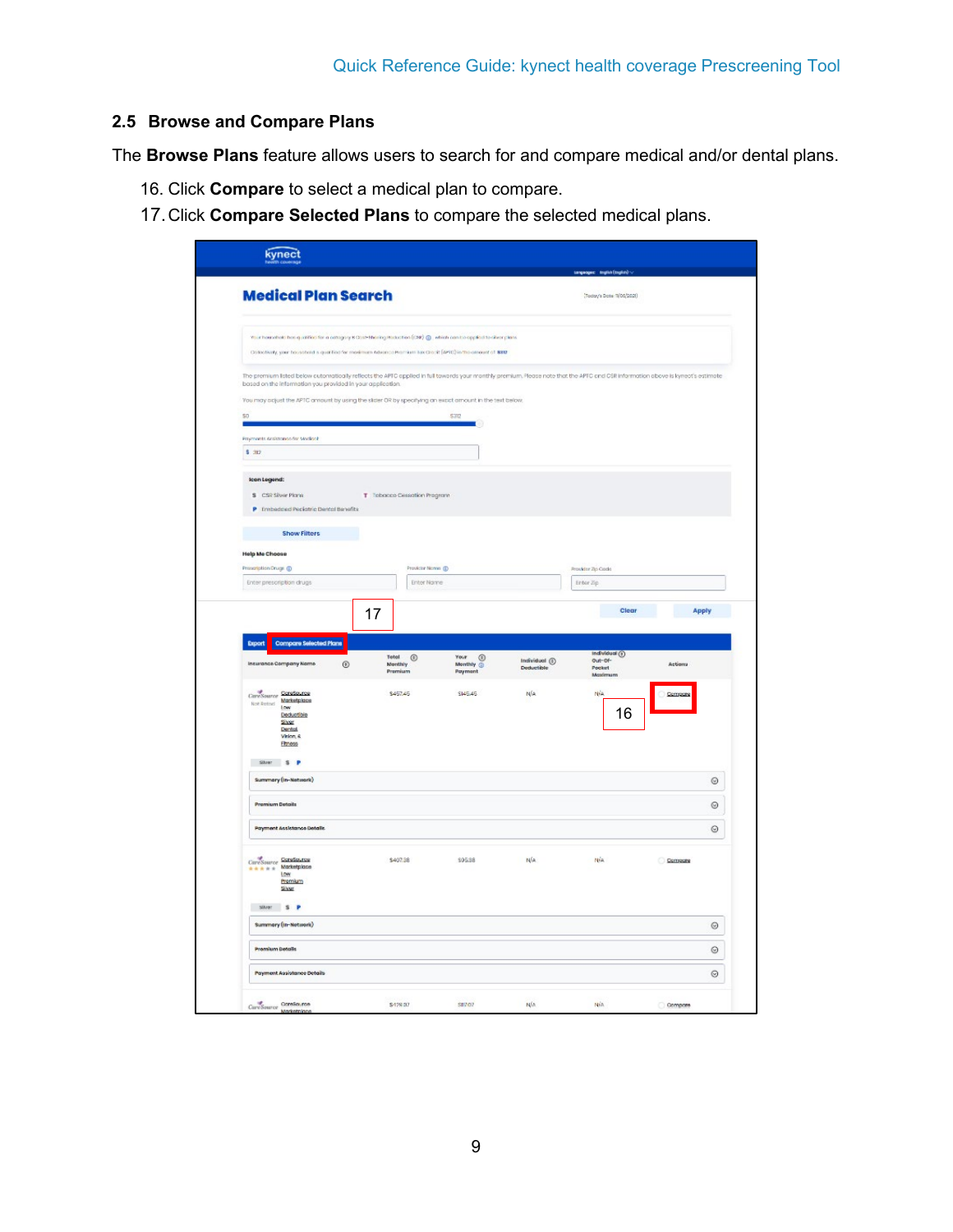18. Compare the selected plans. Click **Exit** to return to the **Medical Plan Search** screen.

|                                                                                                                    | sangwayer: triglist (togli                                                                                                                                                                                                                                                                                                                                                 |
|--------------------------------------------------------------------------------------------------------------------|----------------------------------------------------------------------------------------------------------------------------------------------------------------------------------------------------------------------------------------------------------------------------------------------------------------------------------------------------------------------------|
| (Back to Plan List)                                                                                                |                                                                                                                                                                                                                                                                                                                                                                            |
| <b>Compare Medical Plans</b>                                                                                       |                                                                                                                                                                                                                                                                                                                                                                            |
|                                                                                                                    |                                                                                                                                                                                                                                                                                                                                                                            |
|                                                                                                                    | Please be sure to check the insurance company's provider directory for the most up for date information before making a final choice. Since provider networks can change aften<br>it is also a good idea to oall your doctors, hospital or ather providers before picking a plan. Ask if they will be participating in the health plan you are choosing before making your |
| finel decision.                                                                                                    |                                                                                                                                                                                                                                                                                                                                                                            |
|                                                                                                                    |                                                                                                                                                                                                                                                                                                                                                                            |
| Care Source                                                                                                        | Cary Source                                                                                                                                                                                                                                                                                                                                                                |
| CareSource Marketplace Low Deductible Silver Dental, Vision, &                                                     | CareScurce Marketplace Low Premium Silver                                                                                                                                                                                                                                                                                                                                  |
| Fitness                                                                                                            |                                                                                                                                                                                                                                                                                                                                                                            |
| Quality Rating<br>Not Rated                                                                                        | Quality Rating<br>*****                                                                                                                                                                                                                                                                                                                                                    |
| Monthly Premium                                                                                                    | Monthly Premium.                                                                                                                                                                                                                                                                                                                                                           |
| \$457.45                                                                                                           | \$407.38                                                                                                                                                                                                                                                                                                                                                                   |
| Essential Health Benefit (EHB) pertion<br>\$434.81                                                                 | Essential Health Benefit (EHB) partion<br>\$407.38                                                                                                                                                                                                                                                                                                                         |
| Payment Assistance Applied                                                                                         | Payment Assistance Applied                                                                                                                                                                                                                                                                                                                                                 |
| \$32                                                                                                               | \$312                                                                                                                                                                                                                                                                                                                                                                      |
| Your Monthly Poyment<br>\$145.45                                                                                   | Your Monthly Poyment<br>\$95.38                                                                                                                                                                                                                                                                                                                                            |
| Provider Directory (D)                                                                                             | Provider Directory (D)                                                                                                                                                                                                                                                                                                                                                     |
| <b>N/A</b>                                                                                                         | NA                                                                                                                                                                                                                                                                                                                                                                         |
| Summary Of Derwifts Coverage<br>(Returnert de beneficies y de coloerano)<br>English                                | Summary Of Denefits Coverage<br>(Resumen de beneficies y de cobertura)<br>English                                                                                                                                                                                                                                                                                          |
| народая                                                                                                            | asportol.                                                                                                                                                                                                                                                                                                                                                                  |
| <b>Formulary</b>                                                                                                   | Formulary                                                                                                                                                                                                                                                                                                                                                                  |
| tils.                                                                                                              | NA                                                                                                                                                                                                                                                                                                                                                                         |
| <b>Embedded Pediatric Dental</b><br>Yes                                                                            | <b>Ambedded Professor Dental</b><br>Yes                                                                                                                                                                                                                                                                                                                                    |
| <b>IBATSA</b><br>N/L                                                                                               | <b>ISATSA</b><br>N/A                                                                                                                                                                                                                                                                                                                                                       |
| We ness hogem                                                                                                      | Malinosa Program                                                                                                                                                                                                                                                                                                                                                           |
| Yees                                                                                                               | Yess                                                                                                                                                                                                                                                                                                                                                                       |
| Moderations Ratio<br>80%                                                                                           | Weding Hass Ratio<br><b>BOX</b>                                                                                                                                                                                                                                                                                                                                            |
| Denefits displayed for selected plans may have been orijusted based on the special discounts for which you qualify |                                                                                                                                                                                                                                                                                                                                                                            |
| <b>Plan Documents</b>                                                                                              | $_{\tiny{\textregistered}}$                                                                                                                                                                                                                                                                                                                                                |
| Summary                                                                                                            | ⊕                                                                                                                                                                                                                                                                                                                                                                          |
| <b>Prescription Drug Benefit</b>                                                                                   | ⊕                                                                                                                                                                                                                                                                                                                                                                          |
| Embedded Pediatric Dental                                                                                          | $\odot$                                                                                                                                                                                                                                                                                                                                                                    |
| <b>Hospital Services</b>                                                                                           | $_{\scriptscriptstyle\odot}$                                                                                                                                                                                                                                                                                                                                               |
| Maternity                                                                                                          | $^{\circ}$                                                                                                                                                                                                                                                                                                                                                                 |
| Additional Coverage                                                                                                | $^{\circ}$                                                                                                                                                                                                                                                                                                                                                                 |
|                                                                                                                    | $^{\circ}$                                                                                                                                                                                                                                                                                                                                                                 |
| <b>Additional Details</b>                                                                                          |                                                                                                                                                                                                                                                                                                                                                                            |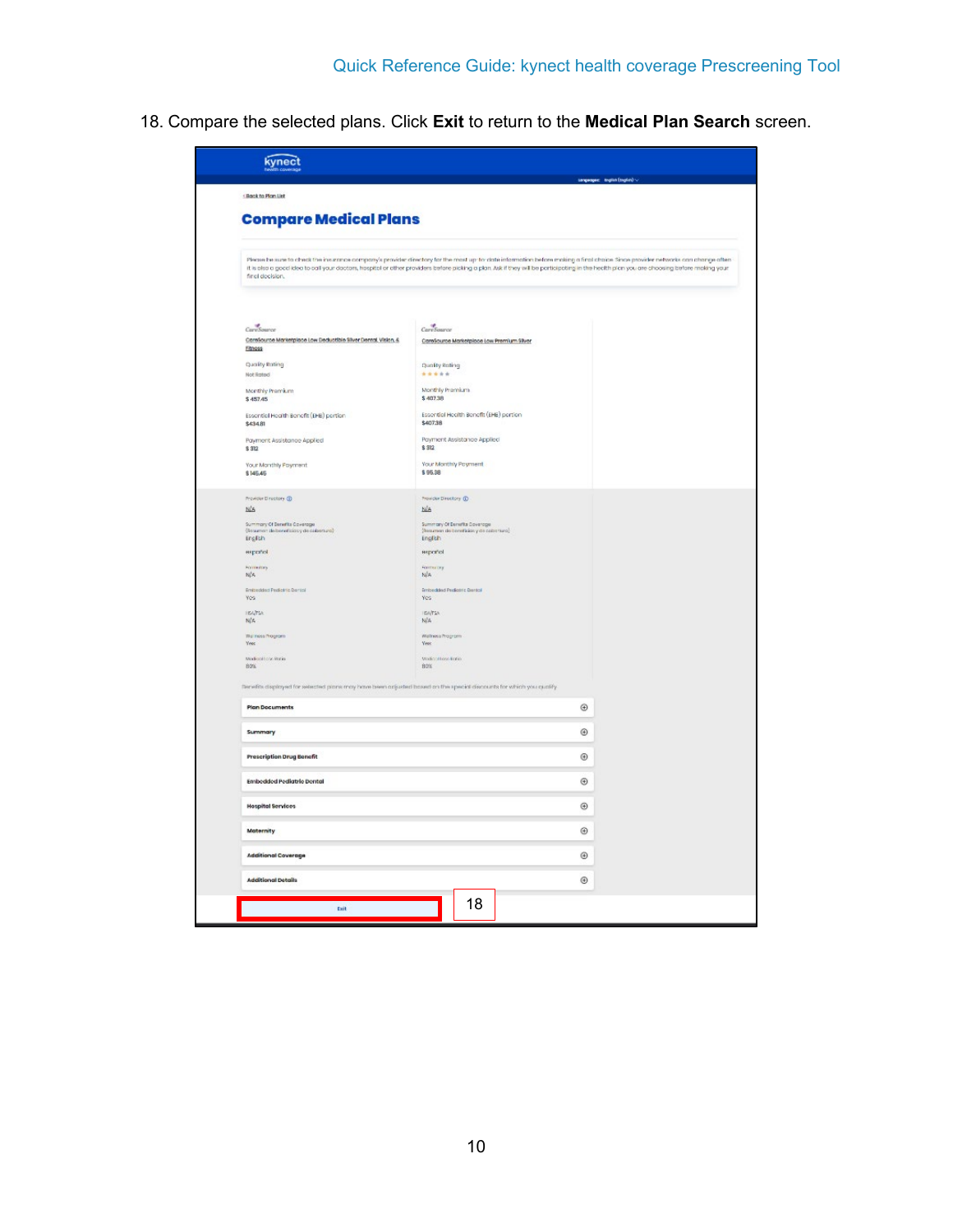19. Click **Next** at the bottom of the **Medical Plan Search** screen to navigate to the **Dental Plan Search** screen.

| $\bullet$                                                                                                                                                                                               |                 |               |                   | Previous         | 19          | Next         |            |
|---------------------------------------------------------------------------------------------------------------------------------------------------------------------------------------------------------|-----------------|---------------|-------------------|------------------|-------------|--------------|------------|
| Summery (in Network)                                                                                                                                                                                    |                 |               |                   |                  |             |              | $_{\odot}$ |
| Sher P                                                                                                                                                                                                  |                 |               |                   |                  |             | Choose Flory |            |
| *****<br>$\begin{array}{l} \frac{f(x) f(x) f(x)}{f(x) f(x)}\\ \frac{f(x) f(x)}{f(x) f(x)}\\ \frac{f(x) f(x) f(x)}{f(x) f(x)}\\ \frac{f(x) f(x)}{f(x) f(x)}\\ \frac{f(x) f(x)}{f(x) f(x)}\\ \end{array}$ | \$107870<br>--- | 50.00<br>9839 | \$1076.70<br>---- | 58 000<br>312334 | 'nia'<br>93 | Company      |            |
| summary (a-notwork)<br>Authent 01                                                                                                                                                                       |                 | 9225          | ついい               | <b>NEMSKI</b>    |             |              | $_{\odot}$ |
| <b>Select P</b>                                                                                                                                                                                         |                 |               |                   |                  |             | Checke Plan  |            |
| Anthenn<br>Bold<br>Callings<br>20,3550<br>20,3550<br>(BHCP)                                                                                                                                             |                 |               |                   |                  |             | C Company    |            |
| 1/1000000                                                                                                                                                                                               | \$124078        | 80.00         | \$1408.           | \$1000           | NA.         |              |            |

- 20. Click **Compare** to select a dental plan to compare.
- 21. Click **Compare Selected Plans** to compare the selected dental plans.

|                                                                                                                                                                                              |                                           |                         | sangaogeo: trigital (trigital) v              |                                |
|----------------------------------------------------------------------------------------------------------------------------------------------------------------------------------------------|-------------------------------------------|-------------------------|-----------------------------------------------|--------------------------------|
| <b>Dental Plan Search</b>                                                                                                                                                                    |                                           |                         | (Today's Date: 1) 00/2020                     |                                |
| Icon Legend:<br>\$ CSR Silver Planes                                                                                                                                                         | T Tobacco Cessation Program               |                         |                                               |                                |
| P Embedded Pediatric Dentol Benefits                                                                                                                                                         |                                           |                         |                                               |                                |
| <b>Filters</b>                                                                                                                                                                               |                                           |                         |                                               |                                |
| insurance company                                                                                                                                                                            | Flon Type                                 | Motolitovol             |                                               |                                |
| $_{\odot}$<br>Al                                                                                                                                                                             | $\mathbb{A}^{\dagger}$                    | $_{\odot}$<br>All       |                                               | $\odot$                        |
| Plan D                                                                                                                                                                                       | Quality Roting(D)                         |                         | Marthly Promium                               |                                |
| Enterio                                                                                                                                                                                      | Select                                    | $\odot$<br>Min          | Mox                                           |                                |
| Annual Boduction                                                                                                                                                                             | Dub-DF-Rocket Maximum                     |                         |                                               |                                |
| Min<br>Ktere                                                                                                                                                                                 | Min<br><b>Ment</b>                        |                         |                                               |                                |
|                                                                                                                                                                                              |                                           |                         |                                               |                                |
| 21                                                                                                                                                                                           |                                           |                         |                                               |                                |
| Compare Selected Plans<br>$\odot$                                                                                                                                                            | Total Monthly (c)<br>Premium<br>one child | Deductible for (c)      | Out of Pocket (e)<br>Maximum for<br>one child | <b>Hide Filters</b><br>Actions |
|                                                                                                                                                                                              | 522.48<br>\$75                            | \$350                   |                                               | Compore                        |
| Summary (in-Network)                                                                                                                                                                         |                                           |                         | 20                                            | ◎                              |
| <b>Promium Details</b>                                                                                                                                                                       |                                           |                         |                                               | $\odot$                        |
|                                                                                                                                                                                              | \$23.61                                   | Not Applicable<br>\$350 |                                               | Compare                        |
| Summary (in-Network)                                                                                                                                                                         |                                           |                         |                                               | $\odot$                        |
| <b>Promium Details</b>                                                                                                                                                                       |                                           |                         |                                               | $\odot$                        |
| BESTONN Basic Silver                                                                                                                                                                         | 51616<br>575                              | \$350                   |                                               | Compore                        |
| Export<br><b>Insurance Company Name</b><br>BESTOLIFe BESTONS Plus Silver<br>Not figted<br>BESTELIfe BESTONe Plus Gold<br>Not Rutad<br><b>BESTOLIfe</b><br>Not frotpd<br>Summary (in-Network) |                                           |                         |                                               | $\odot$                        |